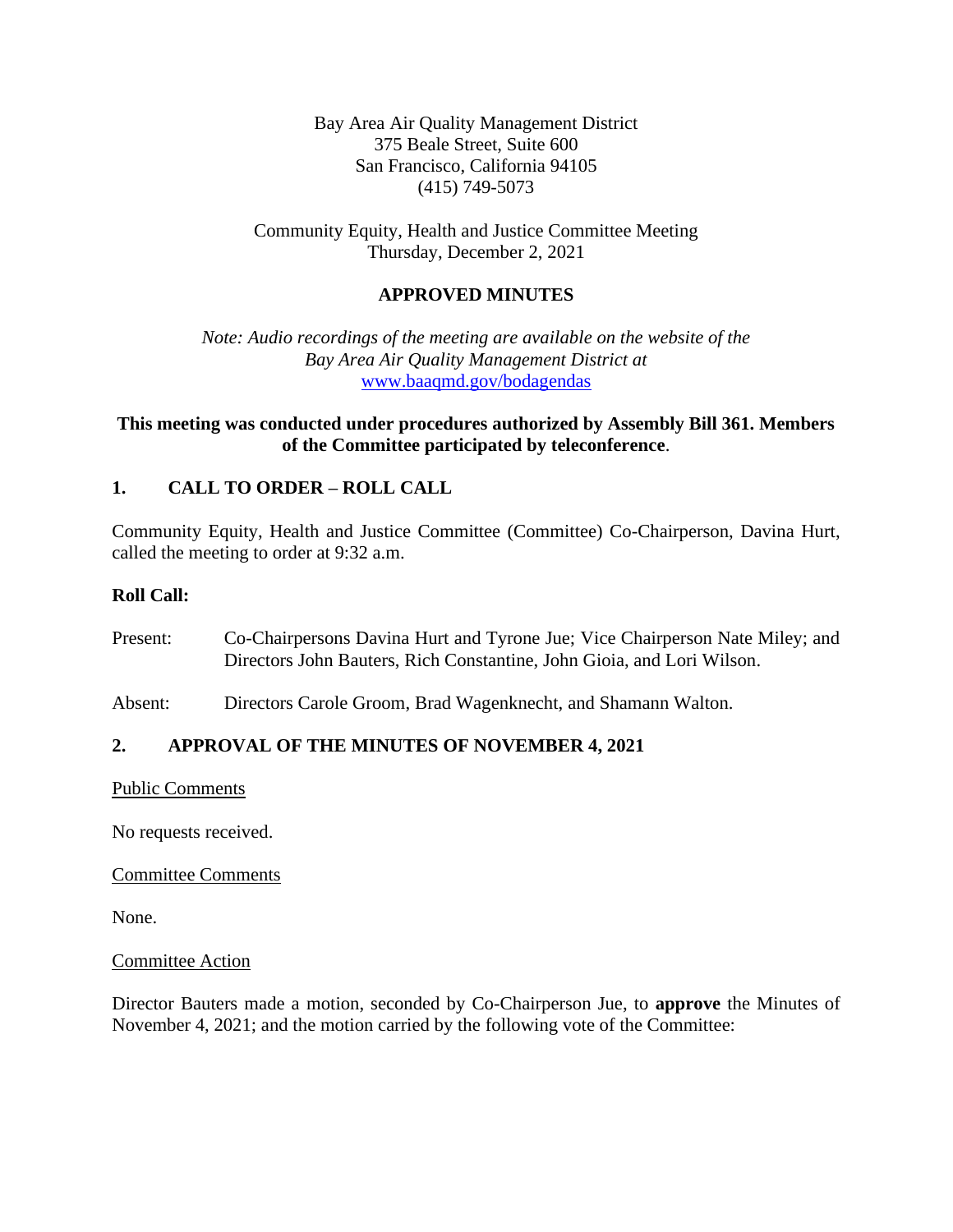| AYES:           | Bauters, Constantine, Gioia, Hurt, Jue, Wilson. |
|-----------------|-------------------------------------------------|
| NOES:           | None.                                           |
| <b>ABSTAIN:</b> | Miley.                                          |
| ABSENT:         | Groom, Wagenknecht, Walton.                     |

# **3. COMMUNITY PERSPECTIVES**

Veronica Eady, Senior Deputy Executive Officer of Policy & Equity, introduced guest speaker, Kevin Jefferson, an environmental justice advocate and organizer with the urban forestry community. Mr. Jefferson gave discussed how to advise an environmental injustice movement; how i-Tree software has been utilized to assess urban forestry benefits in highly impacted CalEnviroScreen communities; and urban canopy work that is being conducted in the Hunters Point neighborhood of San Francisco and in West Oakland.

### Public Comments

Public comments were given by LaDonna Williams, All Positives Possible.

#### Committee Comments

The Committee asked Mr. Jefferson whether he had a mentor that helped shape his trajectory in the field of urban forestry; ways in which Urban Releaf's apprenticeship training program practices equity; whether black and brown communities are prioritized in Urban Releaf's programs; and Urban Releaf's outreach methods in disadvantaged communities.

### Committee Action

None; receive and file.

## **4. DISCUSSION ON PROCESS FOR FILLING VACANT SEATS FOR PATH TO CLEAN AIR COMMUNITY EMISSIONS REDUCTION PLAN (CERP) COMMUNITY STEERING COMMITTEE (CSC)**

Ms. Eady introduced Kevin Olp, Community Engagement Senior Staff Specialist, who gave the staff presentation *Discussion on Process for Filling Vacant Seats for Path to Clean Air Community Emissions Reduction Plan Community Steering Committee,* including: outcome; background; filling vacant seats; composition of the Path to Clean Air Community Steering Committee; geographic representation of current CSC compared to total population in preliminary CERP boundary; racial/ethnic composition of current CSC compared to preliminary CERP boundary; current sectors represented on the CSC; CSC recommendations; and discussion.

#### Public Comments

Public comments were given by LaDonna Williams, All Positives Possible.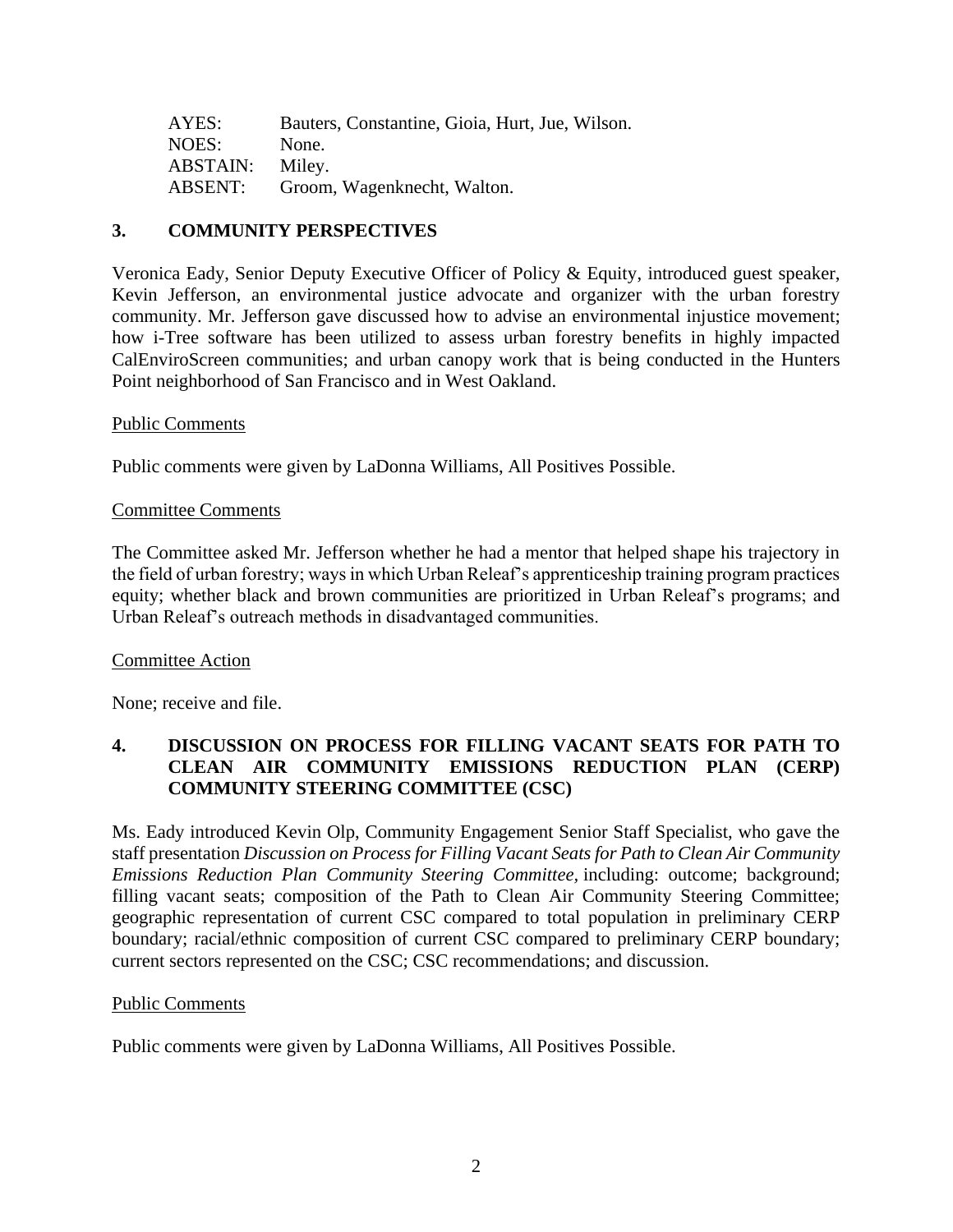### Committee Comments

The Committee and staff discussed whether the data ranking of the applications received (by current CSC members) was sent to the Committee members prior to this meeting; concerns about the method used by the scoring panelists used to rank the applications, and how the scoring panelists were selected; concerns about inconsistencies regarding whether to consider the fact that applicants had or had not been members of the CSC's design team; clarification on the role of reserve members; the acknowledgement of paperwork that was not submitted by applicants; and the request for a more robust discussion on how the Air District develops its community committees.

### Committee Action

Director Gioia made a motion, seconded by Co-Chair Jue, to recommend the Board of Directors **approve** the recommended slate of four candidates (Simren Sandhu, Marisol Cantύ, Daniella Zacky, and Michelle Gomez Garcia) to fill the current vacancies in the Path to Clean Air Steering Committee, with the contingencies that Ms. Gomez Garcia submits a completed Conflict of Interest Form in order to be seated, and staff return to the Committee with additional scoring to select the reserve members; and the motion **failed** by the following vote of the Committee:

| AYES:          | Gioia, Hurt, Jue, Miley.            |
|----------------|-------------------------------------|
| NOES:          | Constantine.                        |
| ABSTAIN:       | Bauters.                            |
| <b>ABSENT:</b> | Groom, Wagenknecht, Walton, Wilson. |

Director Bauters made a motion, seconded by Director Constantine, to **reconsider** the prior motion (and re-open the item's discussion); and the motion **carried** by the following vote of the Committee:

| AYES:           | Bauters, Constantine, Gioia, Hurt, Jue, Miley. |
|-----------------|------------------------------------------------|
| NOES:           | None.                                          |
| <b>ABSTAIN:</b> | None.                                          |
| ABSENT:         | Groom, Wagenknecht, Walton, Wilson.            |

### Committee Comments (continued)

The Committee requested that the CSC member application screening process be brought back to the Committee with proposed improvements prior to considering future applications.

### Committee Action (continued)

Director Gioia made a motion, seconded by Co-Chair Jue, to recommend the Board of Directors **approve** the recommended slate of four candidates (Simren Sandhu, Marisol Cantύ, Daniella Zacky, and Michelle Gomez Garcia) to fill the current vacancies in the Path to Clean Air Steering Committee, with the contingencies that Ms. Gomez Garcia submits a completed Conflict of Interest Form in order to be seated, and that Air District staff proposes a new procedure for filling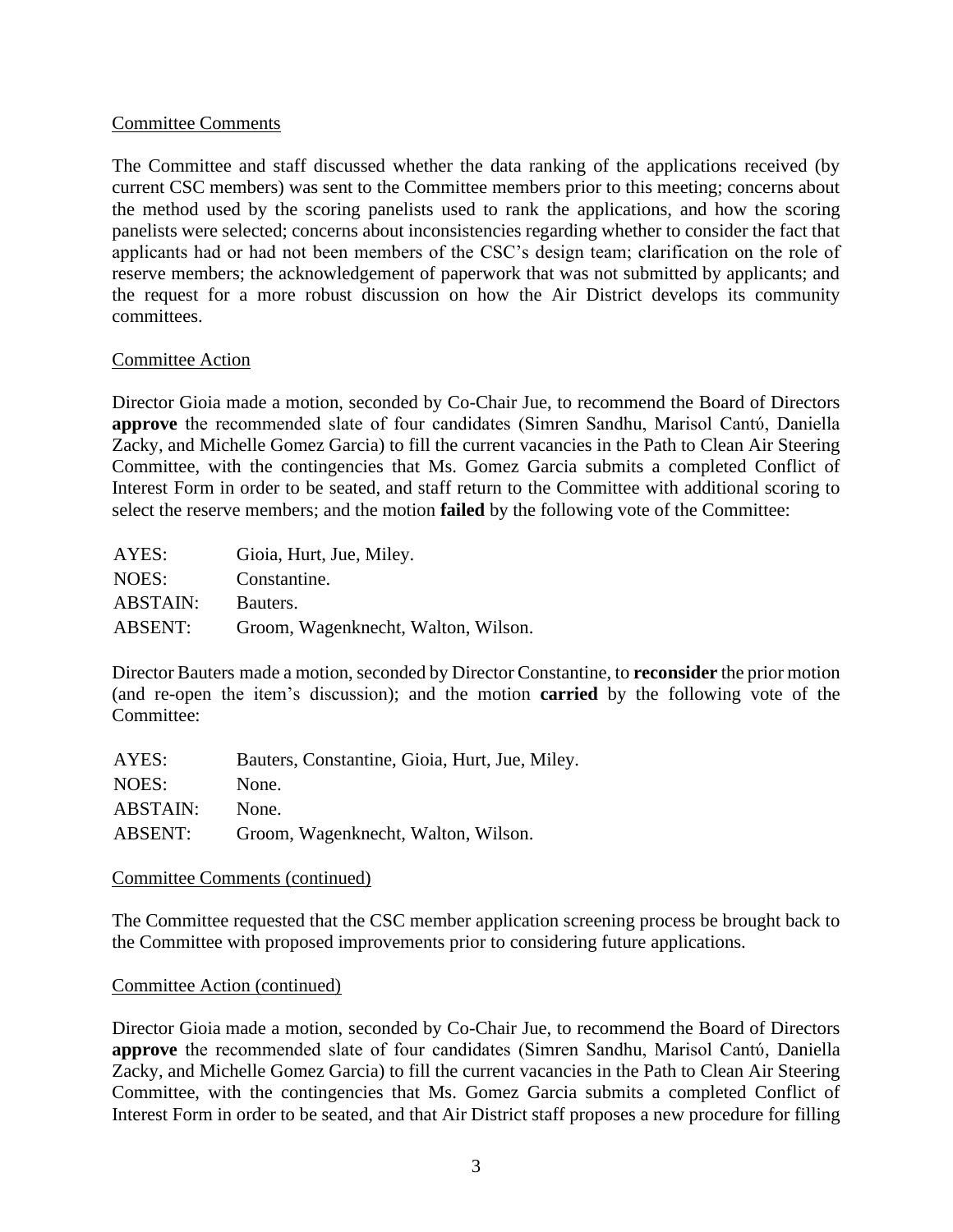future CSC member vacancies and a member reserves list that the Committee may review; and the motion **carried** by the following vote of the Committee:

| AYES:           | Constantine, Gioia, Hurt, Jue, Miley. |
|-----------------|---------------------------------------|
| NOES:           | None.                                 |
| <b>ABSTAIN:</b> | Bauters.                              |
| <b>ABSENT:</b>  | Groom, Wagenknecht, Walton, Wilson.   |

# **5. UPDATE ON THE OFFICE OF DIVERSITY, EQUITY & INCLUSION AND EFFORTS TO ADVANCE EQUITY**

Tim Williams, Manager of the Diversity, Equity, and Inclusion Office, gave the staff presentation *Update on Office of Diversity, Equity, and Inclusion,* including: outcome; outline; action requested; defining "diversity, equity, and inclusion"; normalize - speaker series; "If Beal Street Could Talk" series; organize - employee resource groups and Community Advisory Council and community perspectives; operationalize - training efforts; demographics by race/ethnicity and gender; demographic highlights; and leading by example.

### Public Comments

Public comments were given by LaDonna Williams, All Positives Possible; and Ms. Margaret Gordon, West Oakland Environmental Indicators Project.

#### Committee Comments

The Committee and staff discussed the acknowledgement that the Air District is adding a nonbinary demographic option in its job applications, increasing the number of female employees, endeavoring to reach and hire candidates who are more representative of communities that are the most disproportionately affected by air pollution, and offering various environmental justice trainings to the Board; the suggestion that other Air District staff use the data in this presentation when showcasing data in all program areas of the Air District; and hope for continued growth of diversity and inclusion at the Air District.

### Committee Action

None. Receive and file.

### **6. PUBLIC COMMENT ON NON-AGENDA MATTERS**

Public comments were given by LaDonna Williams, All Positives Possible; and Ms. Margaret Gordon, West Oakland Environmental Indicators Project.

### **7. COMMITTEE MEMBER COMMENTS**

None.